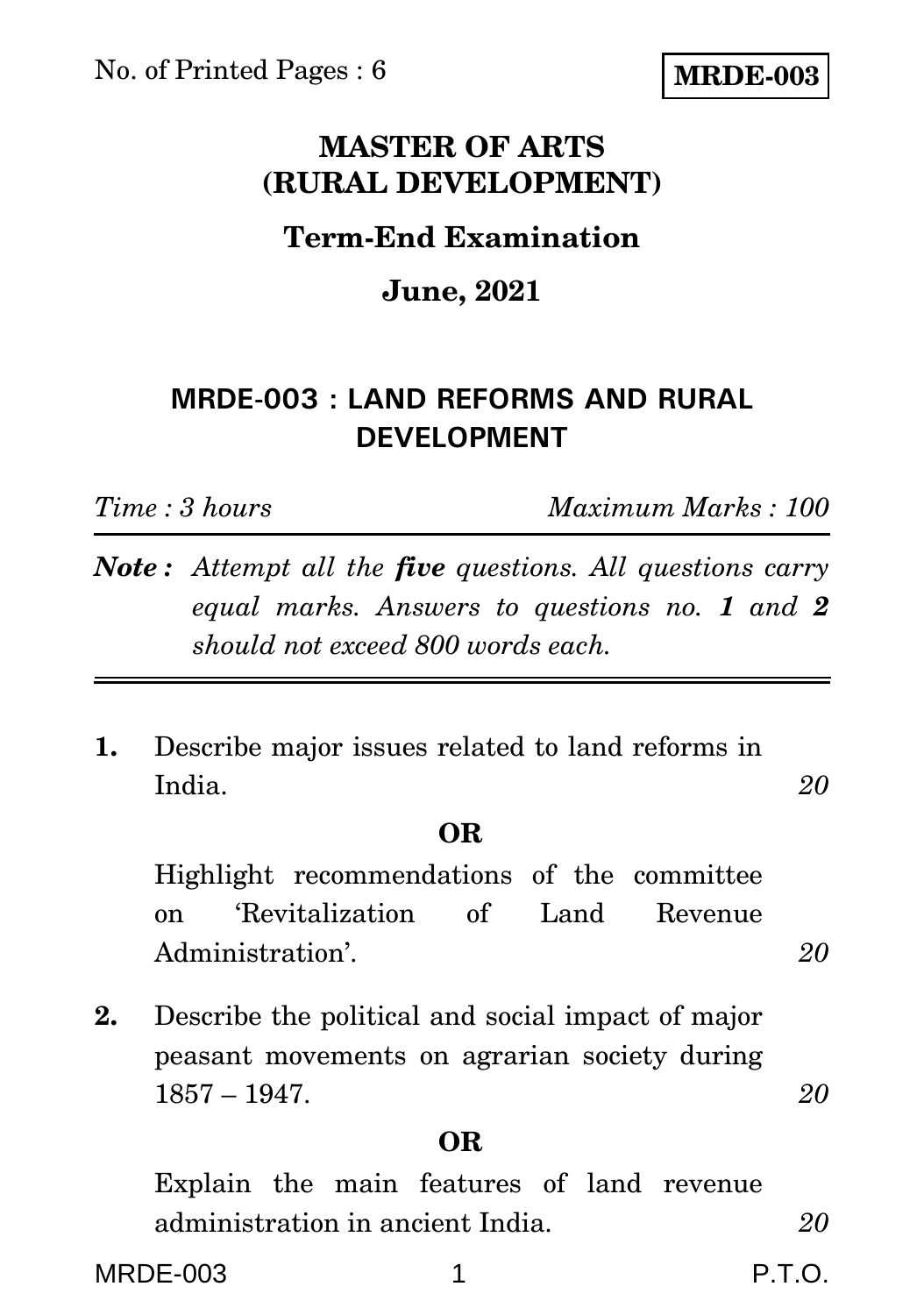**3.** Answer any *two* of the following questions in about 400 words each :

|    | (a)                         | Explain the salient features of ceiling of<br>landholdings and computerisation of land<br>records. | 10 |
|----|-----------------------------|----------------------------------------------------------------------------------------------------|----|
|    | (b)                         | What do you mean by Land Reforms? Point<br>out its scope.                                          | 10 |
|    | (c)                         | What are the different approaches to study<br>of land reforms?                                     | 10 |
| 4. |                             | Write notes on any <i>four</i> of the following in about<br>200 words each:                        |    |
|    | (a)                         | Different land tenure<br>followed<br>systems<br>during the Gupta period                            | 5  |
|    | (b)                         | Classifications of land during Akbar's reign<br>in Mughal period                                   | 5  |
|    | $\left( \mathbf{c} \right)$ | Concept of agrarian structure                                                                      | 5  |
|    | (d)                         | Important features of rural society in<br>Pre-colonial period                                      | 5  |
|    | (e)                         | <b>Important features of Tenancy Acts</b>                                                          | 5  |
|    | (f)                         | Land tenure systems in South India during<br>Pre-colonial period                                   | 5  |

MRDE-003 2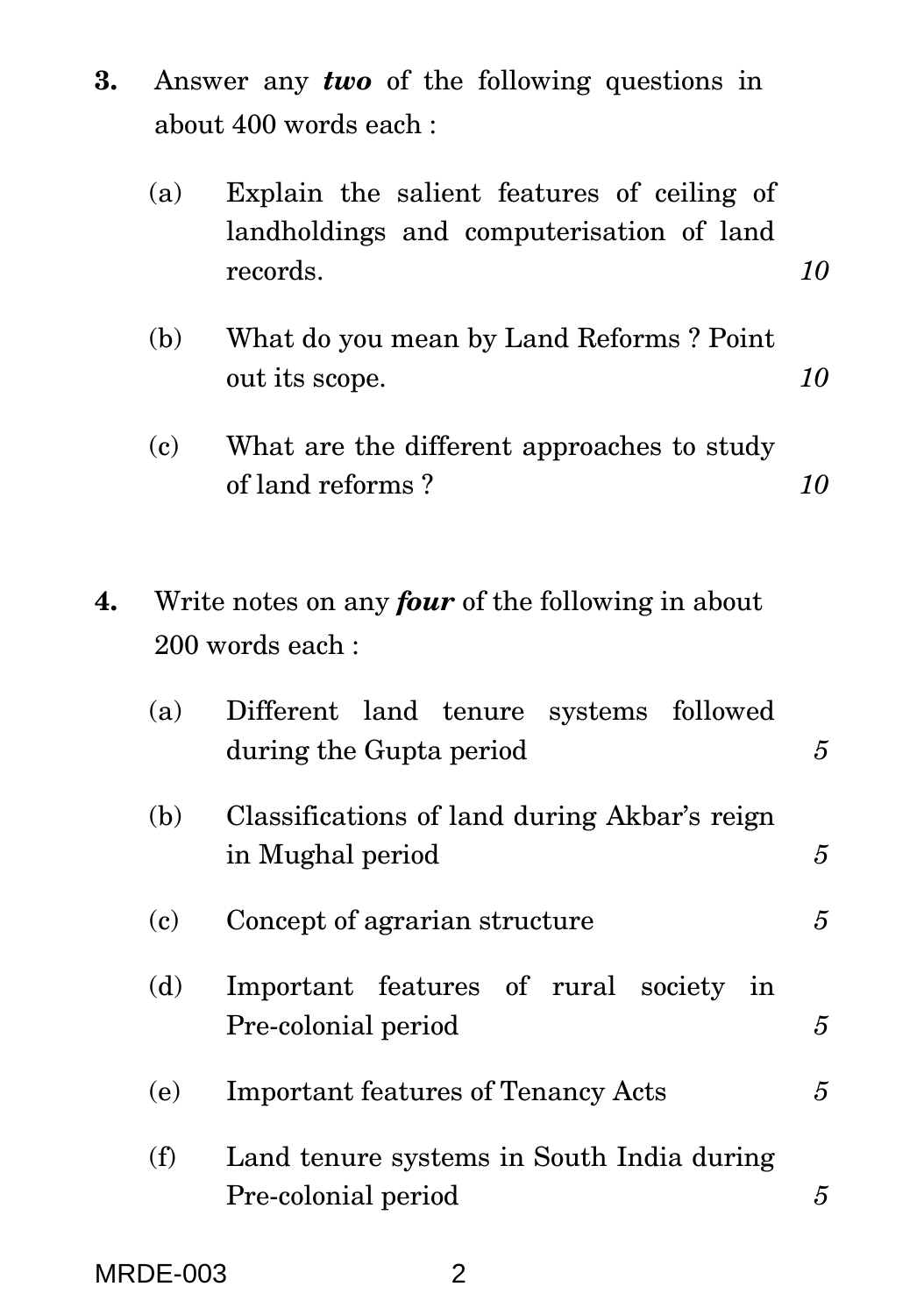| 5. | Write short notes on any <i>five</i> of the following in |
|----|----------------------------------------------------------|
|    | about 100 words each:                                    |

| (a) | Distinguish between Ownership Holdings<br>and Operational Holdings | $\overline{4}$   |
|-----|--------------------------------------------------------------------|------------------|
| (b) | Differences between Social Movements and<br>Peasant Movements      | $\boldsymbol{4}$ |
| (c) | Impact of British policy on agrarian society                       | $\overline{4}$   |
| (d) | Salient features of Bardoli Movement                               | $\boldsymbol{4}$ |
| (e) | Meaning of Tebhaga Movements                                       | $\boldsymbol{4}$ |
| (f) | Sanyasis revolt against the British Rule in<br>Bengal              | $\boldsymbol{4}$ |
| (g) | Role of Panchayati Raj institutions in social<br>development       | $\boldsymbol{4}$ |
| (h) | Features of Land Reform Acts of Haryana                            | 4                |
|     |                                                                    |                  |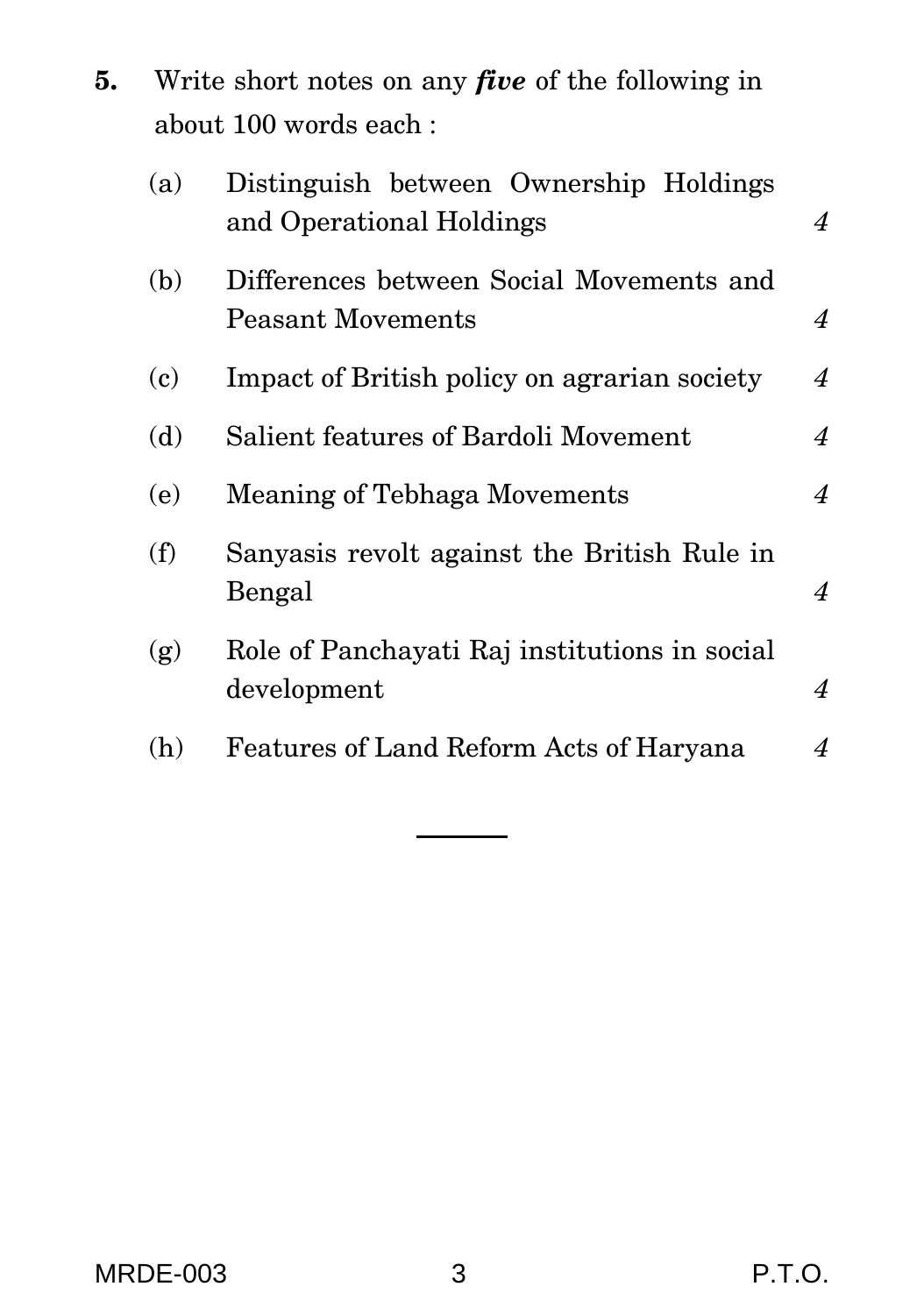# एम.आर.डी.ई.-003

## एम.ए. (ग्राम विकास)

## सत्रांत परीक्षा

### जून, 2021

# एम.आर.डी.ई.-003 : भूमि सुधार और ग्राम विकास

समय : 3 घण्टे

अधिकतम अंक · 100

20

- नोट: सभी पाँच प्रश्नों के उत्तर दीजिए । सभी प्रश्नों के अंक समान हैं । प्रश्न सं. 1 और 2 के उत्तर 800 शब्दों (प्रत्येक) से अधिक नहीं होने चाहिए ।
- भारत में भूमि सुधार से संबंधित प्रमुख मुद्दों का वर्णन  $\mathbf{1}$ . कीजिए । 20

#### अथवा

'भू-राजस्व प्रशासन पुनरुद्धार' समिति की सिफ़ारिशों को उजागर कीजिए । 20

वर्ष 1857 – 1947 के दौरान हुए प्रमुख किसान आंदोलनों  $2.$ के कृषिक समाज पर राजनीतिक और सामाजिक प्रभाव का वर्णन कीजिए ।

#### अथवा

प्राचीन भारत में भू-राजस्व प्रशासन के प्रमुख लक्षणों की व्याख्या कीजिए । 20

**MRDE-003** 

4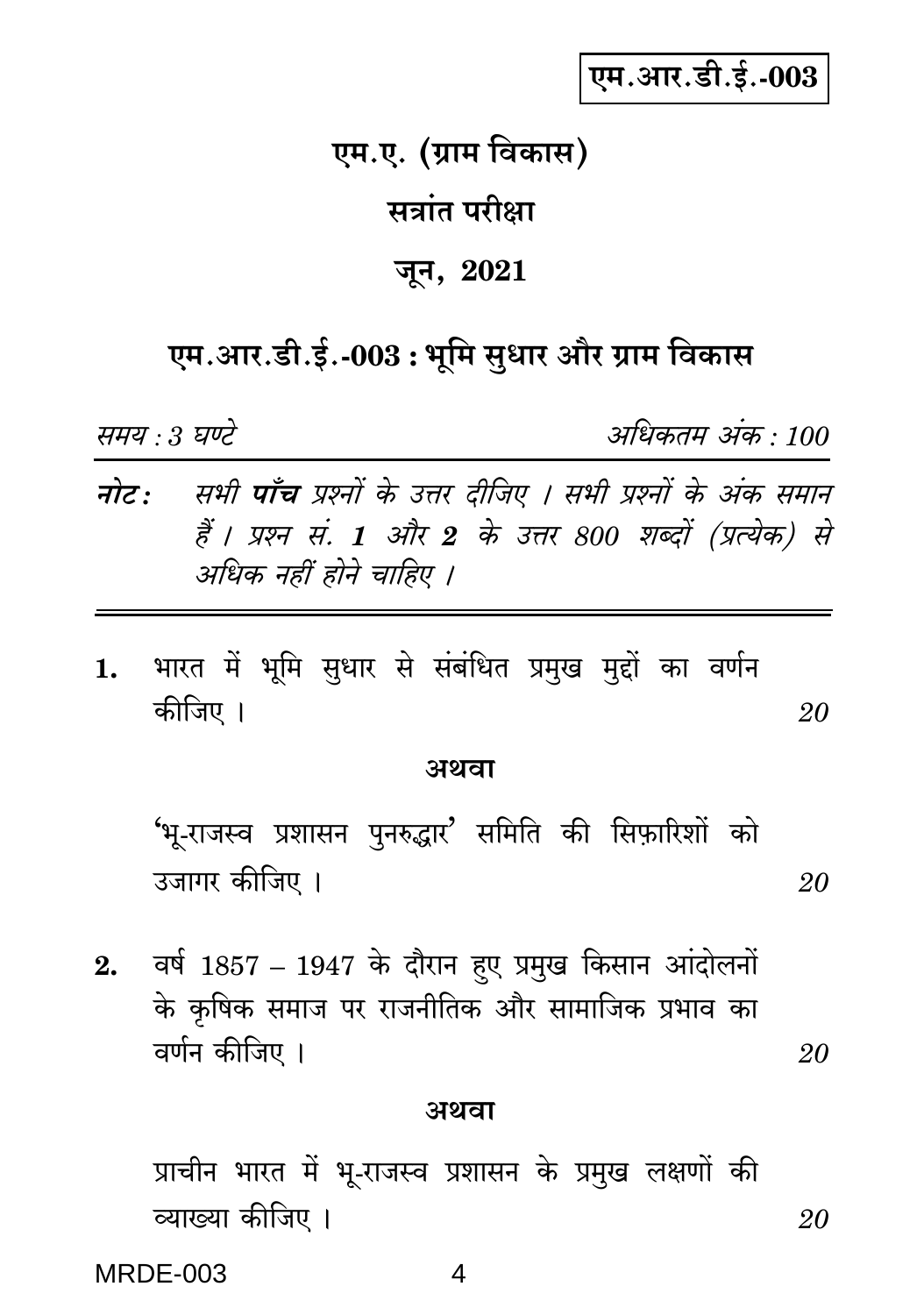- निम्नलिखित में से किन्हीं *दो* प्रश्नों के उत्तर लगभग 3.  $400$  शब्दों (प्रत्येक) में दीजिए:
	- भू-धृति (जोत) की उच्चतम सीमा और भू-अभिलेखों के (क) कम्प्यूटरीकरण के प्रमुख लक्षणों की व्याख्या कीजिए ।  $10$
	- भूमि सुधार से आपका क्या अभिप्राय है ? इसके क्षेत्र (ख) (scope) का उल्लेख कीजिए । 10
	- (ग) भूमि सुधार के अध्ययन से संबंधित विभिन्न दृष्टिकोण कौन-से हैं ? 10
- निम्नलिखित में से किन्हीं *चार* पर लगभग 200 शब्दों  $\boldsymbol{4}$ . (प्रत्येक) में टिप्पणियाँ लिखिए:

|            |  | (क)  गुप्त काल के दौरान अपनाई गई विभिन्न पट्टेदारी |  |  |
|------------|--|----------------------------------------------------|--|--|
| प्रणालियाँ |  |                                                    |  |  |

- (ख) मग़ल काल में अकबर के शासनकाल में भूमि का वर्गीकरण
- कृषिक संरचना की अवधारणा  $(\Pi)$ 5
- औपनिवेशिक काल (शासन) से पहले ग्रामीण समाज के (घ) महत्त्वपूर्ण लक्षण 5
- (ङ) काश्तकारी अधिनियमों की महत्त्वपूर्ण विशेषताएँ 5
- औपनिवेशिक काल (शासन) से पहले दक्षिण भारत में (च) पट्टेदारी प्रणालियाँ 5

**MRDE-003** 

**P.T.O.** 

5

5